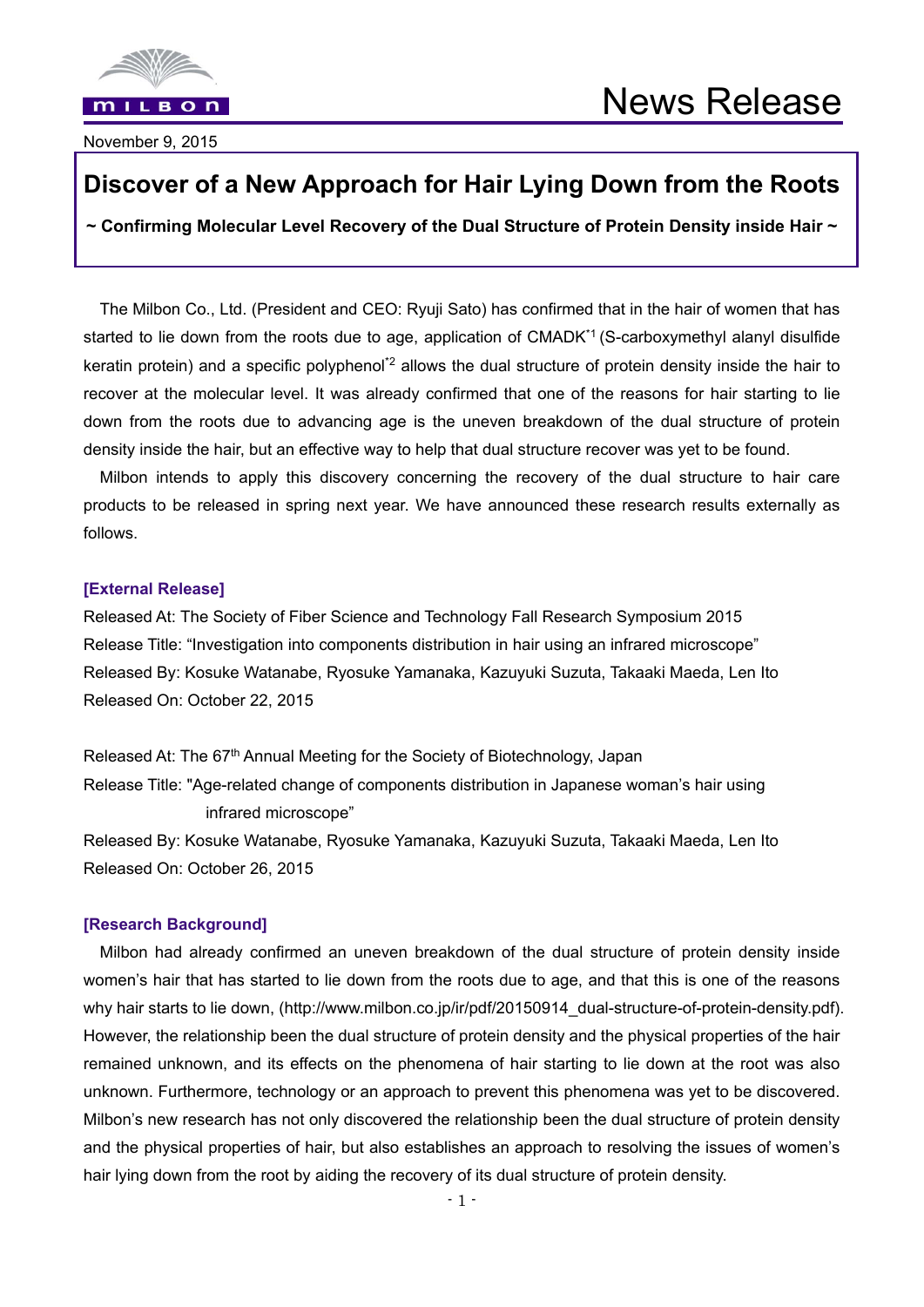

#### **[Research Results]**

#### **~ The Relationship between the Dual Structure of Protein Density and Elasticity of Hair ~**

When a successive twists test was used to assess the elasticity of hair, it was discovered that hair that still stands up at the root and has a complete dual structure of protein density has higher elasticity than hair that has started to lie down at the root and in which the dual structure of protein density has started to break down (Fig. 1). These results have confirmed that the dual structure of protein density is related to the elasticity of hair. The breakdown of the dual structure of protein density lowers the elasticity of hair at the root, which in turn is thought to lead to the hair starting to lie down from the root.

#### **~ Recovery of the Dual Structure of Protein Density via CMADK and Polyphenol ~**

In order to prevent hair starting to lie down from the root, Milbon has investigated components that could recover the dual structure of protein density in hair. When the recovery of the dual structure of protein density was examined using the SPring-8 Synchrotron Radiation Facility\*<sup>3</sup> and the microscopic FT-IR method\*4, it was discovered that application of the keratin protein CMADK developed by Milbon and a specific polyphenol led to the effective recovery of the dual structure of protein density in hair, (Fig. 2). Furthermore, when a successive twists test was performed on hair with a dual structure of protein density that had been recovered in this way, it was confirmed that the elasticity of the hair had also improved, (Fig. 3).

The above results suggest that the combination of CMADK and a specific polyphenol can restore the dual structure of protein density in hair, enhancing its elasticity and leading to a reduction in the hair starting to lie down from the root.



Fig.1 Dual Structure of Protein Density and Elasticity of Hair

When the dual structure of protein density starts to break down, the elasticity of hair decreases.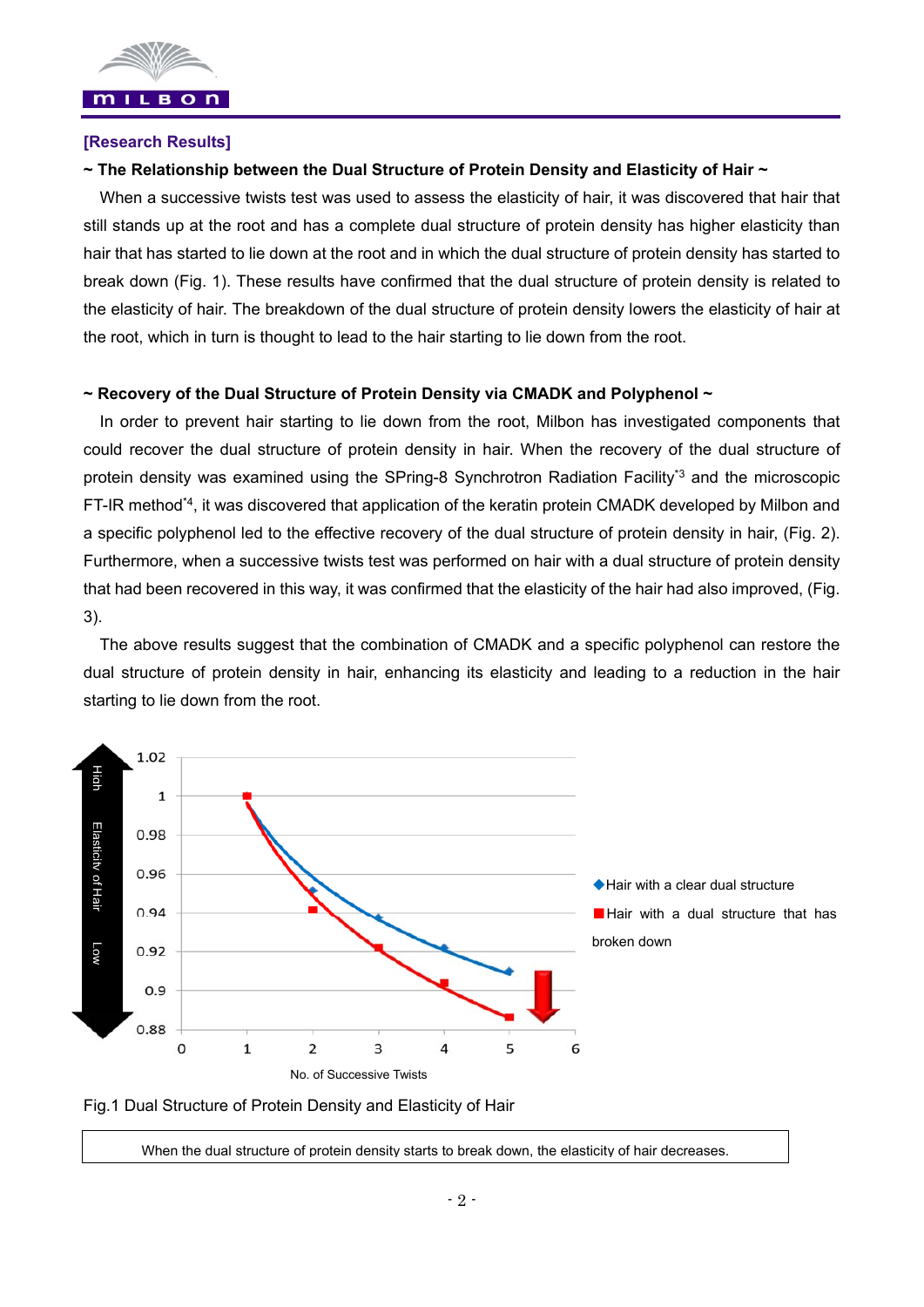



# Fig. 2 Dual Structure of Protein Density via CMADK and Polyphenol



Fig. 3 Increase in Hair Elasticity due to CMADK and Polyphenol

Use of CMADK and a specific polyphenol increased the elasticity of hair.

Part of this experiment uses results from the Japan Synchrotron Radiation Research Institute (SPring-8/JASRI) industrial use general research 2015A1654.